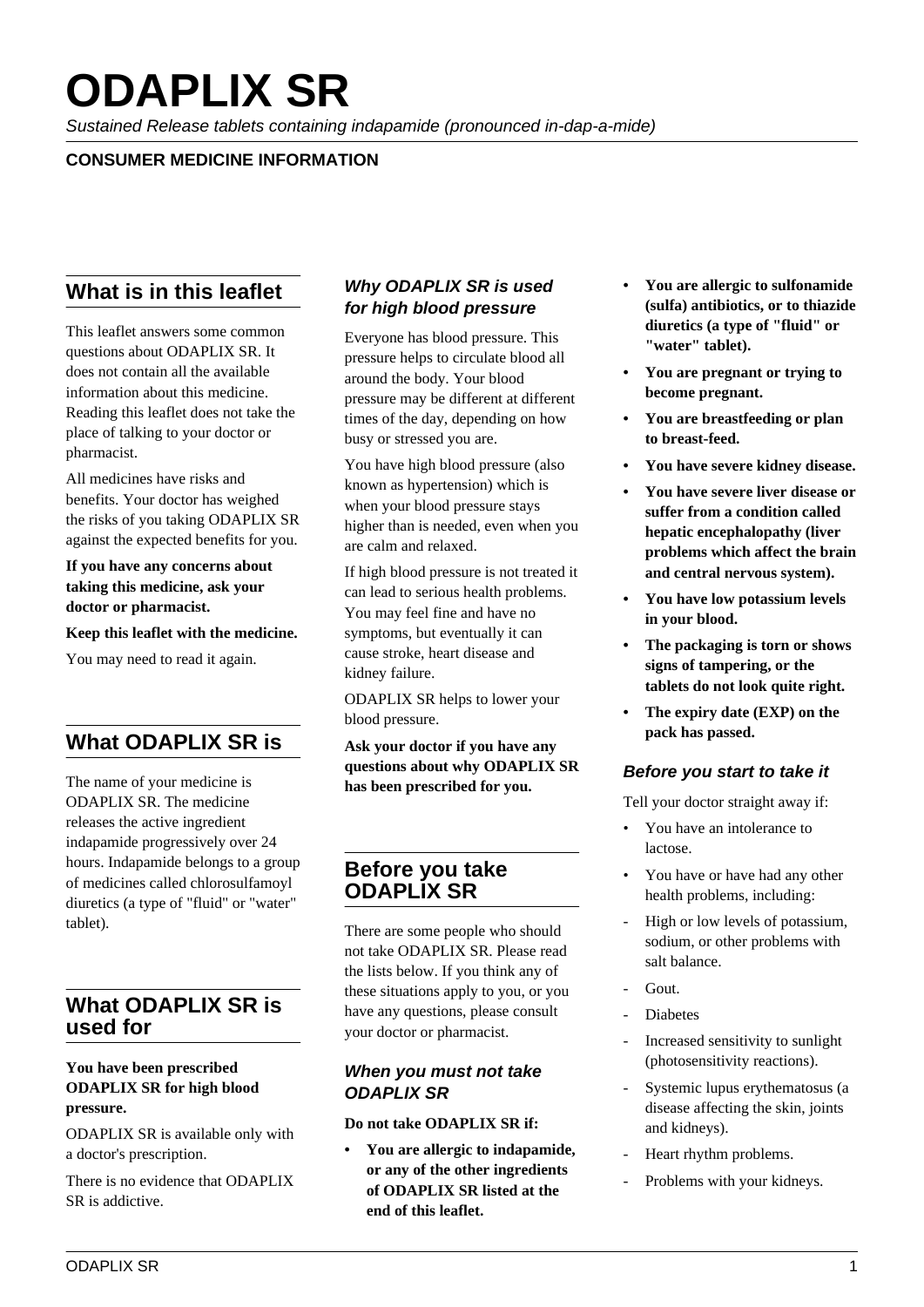- If you experience a decrease in vision or eye pain. These could be symptoms of fluid accumulation in the vascular layer of the eye or an increase of pressure in your eye and can happen within hours to a week of taking ODAPLIX SR. This can lead to permanent vision loss, if not treated. If you earlier have had a penicillin or sulfonamide allergy, you can be at higher risk of developing this.
- You have muscle disorders including muscle pain, tenderness, weakness or cramps.
- A test to check how well your parathyroid gland is working.
- Athletes should be aware that this medicine contains an active ingredient, which may give a positive reaction in doping tests.

#### **Taking other medicines**

**Tell your doctor if you are taking any other medicines, including medicines that you buy without a prescription from a pharmacy, supermarket or health food shop.**

Taking ODAPLIX SR may change the effect of some medicines, and some medicines may affect how well ODAPLIX SR works. You may need different amounts of your medication or to take different medicines.

You should not take ODAPLIX SR with lithium medications (used to treat mood swings and some types of depression) due to the risk of increased levels of lithium in the blood.

The medicines that may interact with ODAPLIX SR include the following:

- Some steroid medicines.
- Diuretics (sometimes called "fluid" or "water" tablets, e.g. amiloride, spironolactone, triamterene).
- Medicines used for heart rhythm problems (e.g. disopyramide, amiodarone, sotalol, flecainide).
- Some medications used to treat high blood pressure (e.g. angiotensin converting enzyme

(ACE) inhibitors), a fast or irregular heartbeat and other heart conditions.

- Medicines to treat mental illnesses such as some medicines for epilepsy, anxiety, schizophrenia and some other antidepressants (e.g. tricyclic antidepressants, antipsychotic drugs, neuroleptics such as: droperidol, haloperidol, chlorpromazine, trifluoperazine, amisulpride, sulpiride, psychoanaleptics).
- Antiparasitic medicines used to treat certain types of malaria (e.g. chloroquine).
- Pentamidine (a medicine used to treat certain types of pneumonia).
- Antihistamines used to treat allergic reactions, such as hay fever.
- Medicines used to treat nausea and vomiting (e.g ondansetron, domperidone)
- Medicines used to treat cancer (e.g vandetanib, oxaliplatin).
- Anagrelide (used to reduce elevated blood platelet counts).
- Non-steroidal anti-inflammatory drugs for pain relief (e.g. ibuprofen) or high doses of aspirin.
- Calcium supplements.
- Stimulant laxatives.
- Baclofen (a medicine used to treat muscle stiffness occurring in diseases such as multiple sclerosis).
- Metformin (a medicine used to treat diabetes).
- Cyclosporin, tacrolimus (medicines used to treat certain problems with the immune system).
- Medicines used to treat fungal infections (e.g. Amphotericin B (amphotericin) by IV, fluconazole).
- Medicines used during scans to see the images of your body.
- Medicines used to treat gastrointestinal problems (e.g. cisapride, papaverine).
- Medicines used to treat bacterial infections (e.g. Moxifloxacin, ciprofloxacin, clarithromycin, erythromycin by IV ).
- Allopurinol (a medicine used to treat gout).
- Tetracosactide (tetracosactrin) (to treat Crohn's disease).
- Methadone (used to treat) addiction).
- Cilostazol (used to treat cramplike pain in the legs when you walk).

Your doctor or pharmacist has more information on medicines to be careful with or avoid while taking ODAPLIX SR.

## **For older people or children**

- Elderly people can generally use ODAPLIX SR safely. However, some older people have reduced kidney function - in which case additional care may be required.
- **ODAPLIX SR is not recommended for use in children.**

# **How to take ODAPLIX SR**

**Follow all directions given to you by your doctor and pharmacist carefully. If you do not understand the instructions on the label, ask your doctor or pharmacist for help.**

Your doctor will select a dose when they prescribe ODAPLIX SR for you. The usual dose is one tablet once daily.

**Swallow your tablet with water, preferably in the morning. Do not crush or break them.**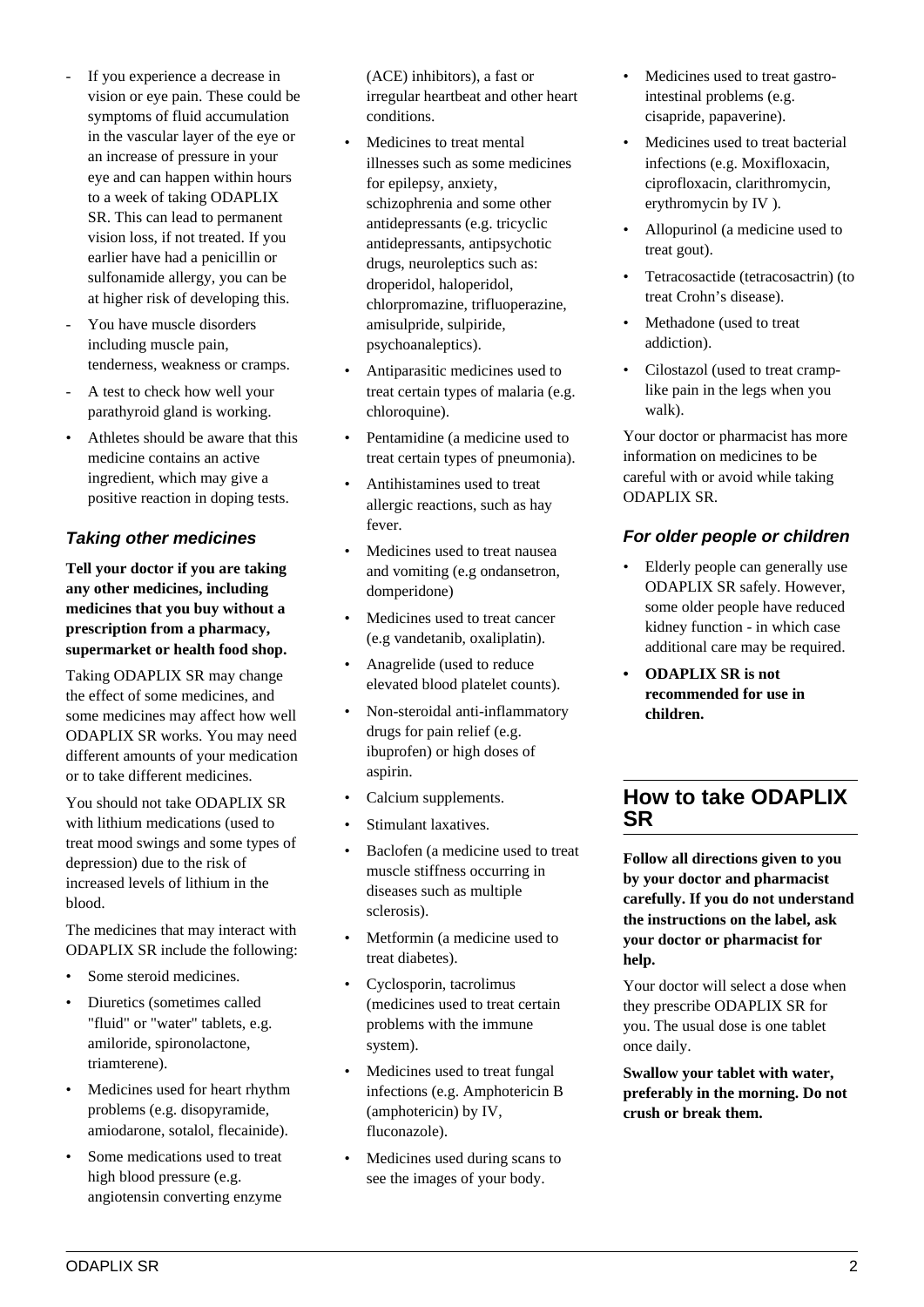## **How long to take ODAPLIX SR for**

ODAPLIX SR can help to control your blood pressure but cannot cure it. ODAPLIX SR treatment is usually for life - so you should keep taking the tablets regularly unless advised otherwise by your doctor.

#### **If you forget to take ODAPLIX SR**

If your next usual dose is less than 6 hours away, just leave out the dose that you missed. Take the next dose at the usual time and continue as normal.

If your next dose is more than 6 hours away, take the dose you have missed as soon as you realise. Then take the next dose at the usual time and continue as normal.

**Do not try to make up for missed doses by taking more than one dose at a time.**

## **If you take too much ODAPLIX SR**

Taking too much ODAPLIX SR (an overdose) may cause low blood pressure (also known as hypotension). Other effects like sickness, cramps, sleepiness, confusion, kidney problems, salt and water disturbances are possible. You may require urgent medical attention.

#### **If you think that you or anyone else may have taken too much ODAPLIX SR then act immediately**

Telephone your doctor or the Poisons Information Centre (13 11 26 in Australia), or go to the Accident and Emergency department at your nearest hospital. Do this even if there are no signs of discomfort or poisoning.

# **While you are taking ODAPLIX SR**

## **Things you must do**

Take ODAPLIX SR exactly as your doctor has prescribed. Otherwise you may not get the benefits from treatment.

Tell all doctors, dentists and pharmacists who are involved with your treatment that you are taking ODAPLIX SR.

Make sure you drink enough water during exercise and hot weather especially if you sweat a lot. This will help you avoid any dizziness or light-headedness caused by a sudden drop in blood pressure.

Tell your doctor straight away if you have excessive vomiting or diarrhoea while taking ODAPLIX SR as these may affect how ODAPLIX SR is processed by your body. If you experience any of the following symptoms, you may be dehydrated because you are losing too much water:

- Dry mouth or thirst
- Fainting
- Weakness,
- Tiredness or drowsiness
- Muscle pain or cramps
- Fast heartbeat
- Passing less urine than normal.

#### **Things you must not do**

Do not give this medicine to anyone else, even if they have the same condition as you.

Do not use ODAPLIX SR to treat any other complaints unless your doctor tells you to.

Do not stop taking ODAPLIX SR or change the dose, without checking with your doctor.

## **Things to be careful of**

**Be careful when driving or operating machinery until you know how ODAPLIX SR affects you.**

You may feel light-headed or dizzy when you begin to take ODAPLIX SR. This is because your blood pressure is falling. Symptoms are likely to be made worse if you drink alcohol or take strong pain killers.

If you have these symptoms when standing up or getting out of bed then getting up more slowly can help. This allows your body to get used to the change in position and blood pressure.

ODAPLIX SR may cause your skin to become more sensitive to the sun. If this happens you should stop taking ODAPLIX SR and contact your doctor.

If you have these symptoms and they don't get better in a short time then talk to your doctor.

## **Unwanted effects potentially due to treatment**

**If you do not feel well while you are taking ODAPLIX SR then tell your doctor or pharmacist as soon as possible.**

All medicines can have side effects. Most of the time they are not serious but sometimes they can be.

ODAPLIX SR helps most people with high blood pressure, but it may sometimes have unwanted side effects. These can include:

- Headache.
- Feeling tired or as if you have less energy, difficulty sleeping.
- Feeling faint, light-headed, or dizzy.
- Feeling nervous or anxious.
- Feeling sick or having an upset stomach, having an uncomfortable feeling after eating, vomiting or constipation.
- Muscle weakness, pain, tenderness, cramp, tingling or numbness of the hands or feet (and particularly if at the same time you feel unwell or have a